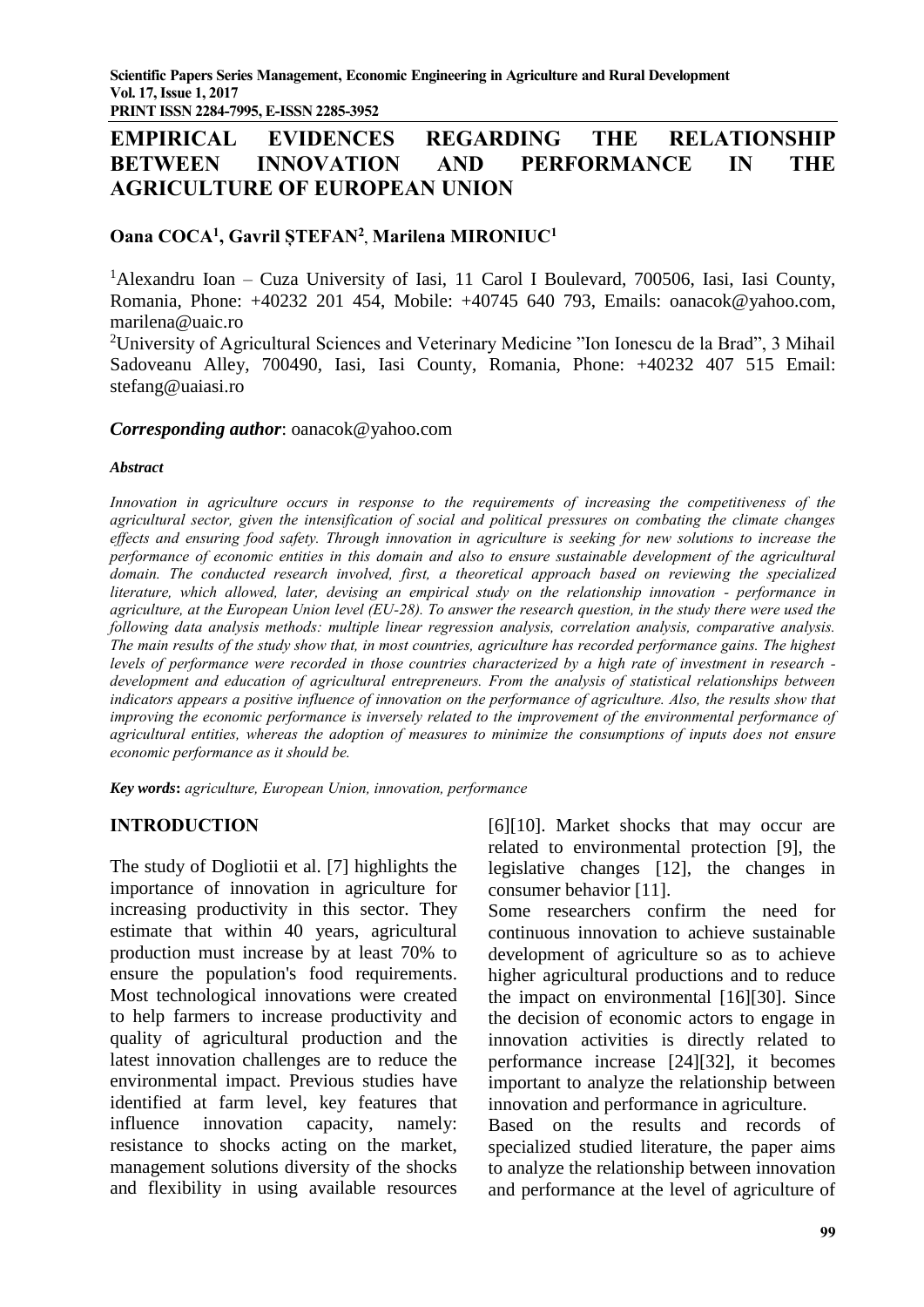European Union member states (EU - 28). From the literature review, we extracted the following conclusions on the impact of innovation on the performance of agriculture: i) innovation increases the productivity of factors [4][7][19]; ii) innovation reduce the dependence of agriculture to the natural factors, less controllable, with a positive effect on economic performance [20][2][18]; iii) innovation processes involves reduction of production costs from agriculture [28][17]; iv) innovation has a positive impact on the growth of the company's environmental performance by promoting resource conservation practices [14]. Based on these approaches on the relationship between innovation and performance, we intend to test the first hypothesis of research, namely: *H1: There is a strong and direct correlation between a country's agriculture performance and its innovative capacity in the field.* Numerous studies in the field have attributed to research in agriculture, a basic role for development of new solutions to increase agricultural productions [21][33], reducing the impact of natural factors on agricultural production [29][31] and increasing the degree of exploitation of natural resources [22]. Research - development activities (R&D) are the basis of the innovation process and the level of allocated expenditure to these activities directly influence the innovative capacity in the agriculture field and hence its performance [23][3][15].

Based on these approaches of researchers mentioned above, we formulated the second research hypothesis which we want to test:

*H2: Increasing research - development spending favors the growth of agriculture`s performance.*

## **MATERIALS AND METHODS**

The research methodology was based on developing an empirical study on the relationship innovation - performance in agriculture at the level of the all 28 member states of the European Union (EU-28) by using the information available in Eurostat statistics [8]. Analysis period was chosen based on the availability of statistical data for

all 28 EU countries. Whereas a part of indicators of appreciation of the innovation and performance of agriculture is calculated every 2 or 4 years (technical charging per tractor, degree of utilization of renewable resources in farms etc.), analysis was performed for 2006, 2010 and 2014 years. Comparative analysis of indicators for a fouryear period highlights their long-term trend.

To answer research questions, the following methods were used for data analysis: linear regression analysis, correlation analysis, comparative analysis.

### **Discussion of variables**

The dependent variable which reflects the performance of the agriculture`s field entities is the "*standard output per hectare*" (SO). This indicator is calculated as ratio between the total value of standard agricultural production or output and total used agricultural area (UAA). The total value of standard output relates to vegetable sector and does not include livestock production.

Closely related to research hypotheses, we selected the independent variables that can express the innovation influence on variation of dependent variable. The indicators included in the analysis were classified into indicators of agricultural innovation capacity and indicators of agriculture`s performance.

# *Indicators of agricultural innovation capacity*

*Technical charging per tractor (ITeh)*  expresses the number of hectares of farmland corresponding to a tractor and is calculated as a ratio between total utilized agricultural area and total number of tractors.

*The share of agricultural area operated by managers with higher agricultural education in total UAA (Psup)* is calculated as a ratio between the area exploited by managers with higher agricultural studies and total utilized agricultural area.

*The human resource engaged in research and agricultural technology field per 1,000 people employed in agriculture (RH)* is an indicator that characterizes the potential ensure of management of innovation process from agriculture domain. The indicator is calculated as the ratio between the total number of people aged between 25 and 64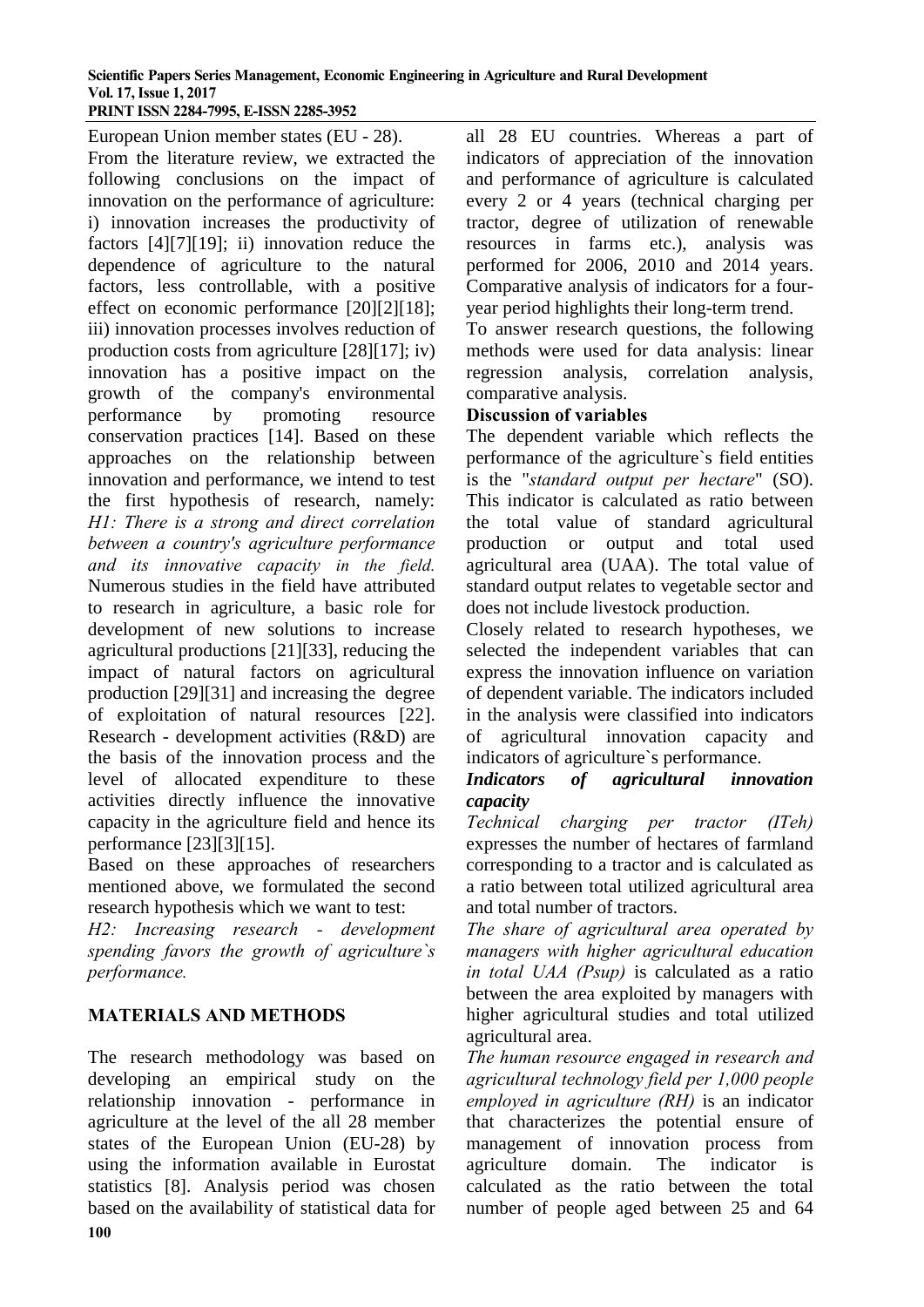who have higher agricultural study and/ or are working in research and agricultural technology domain and total number of people employed in agriculture multiplied by 1,000.

*The share of R&D expenditure in agricultural gross value added (VAB) (Pcd)* is an indicator that expresses as a percentage, the financial costs of public and private funding destinated to activities of research - development in agriculture of total agricultural gross value added generated at country level.

*The share of organic farming area in total UAA (PEc)* indicates the farmers`s adoption of innovations based on conservation of natural resources and protecting the environment, that helps to combat the negative effects of climate change. The indicator is calculated as a percentage ratio between agricultural land cultivated in ecological system and total UAA.

*The degree of utilization of renewable resources in farms (Reg)* is an indicator calculated as a percentage ratio between the utilized agricultural area exploited by farms owning equipments for producing energy from renewable sources (wind, solar, hidropower, biomass, biogas and other resources) (Sreg) and total UAA.

*The share of arable area exploited in conservation/ no tillage system, in total arable area (Pmin*) expresses the degree of adoption by farmers of innovative practices for soil conservation, for reducing the agricultural inputs and streamlining of fuel consumption. The indicator is calculated as a percentage ratio between arable land exploited in conservation system/ no tillage and the total arable area.

## *Indicators of agriculture`s performance*

*The share of agricultural gross value added in total GDP (VABa)* shows the relative importance of the agricultural sector to form economic wealth of a country. The indicator is calculated as a percentage ratio between agricultural gross value added and total gross domestic product (GDP). A low relative importance of this sector indicates a high level of economic development [5].

*The annual labor productivity (Wm)* expresses the agricultural gross value added obtained

per annual work unit (AWU), respectively is the newly value created by an full-time worker (employee or non-employee) of the agriculture field.

The indicator is calculated as a ratio between agricultural gross value added and the total number of annual work units.

*The emissions of greenhouse gases (Ges)*  indicate the level of environmental performance of agriculture.

This indicator is calculated as a ratio between the total amount of emissions of greenhouse gases from agriculture and total UAA.

The reduction of this indicator may signal the implementation of technological innovations based on streamlining of agricultural consumption and management of agricultural wastes.

*The consumption of NPK chemical fertilizers per hectare (Qig)* express the level of chemical processing of agriculture and a high value of it can simultaneously increase agricultural production and cause the increases in pollution and quality reduction of agricultural products. The indicator is calculated as a ratio between the total quantity of active substance of chemical fertilizers NPK and total UAA.

The indicators included in the analysis are presented in Table 1.

The links between the chosen variables were tested by applying correlation analysis and multiple linear regression analysis.

Determining the intensity and meaning of statistical connections between numerical variables (x, y) was achieved by calculating the *Pearson correlation coefficient (r) (rxy)* and the *Pearson correlation report (R).* The existence of a statistical link between the variables was tested applying the *Student t test*.

Further was measured the degree to which the dependent variable *"x"* (standard output per hectare - SO) is explained by the independent variables chosen through multiple linear regression analysis. The data was processed using *IBM SPSS software functions - Version 20.*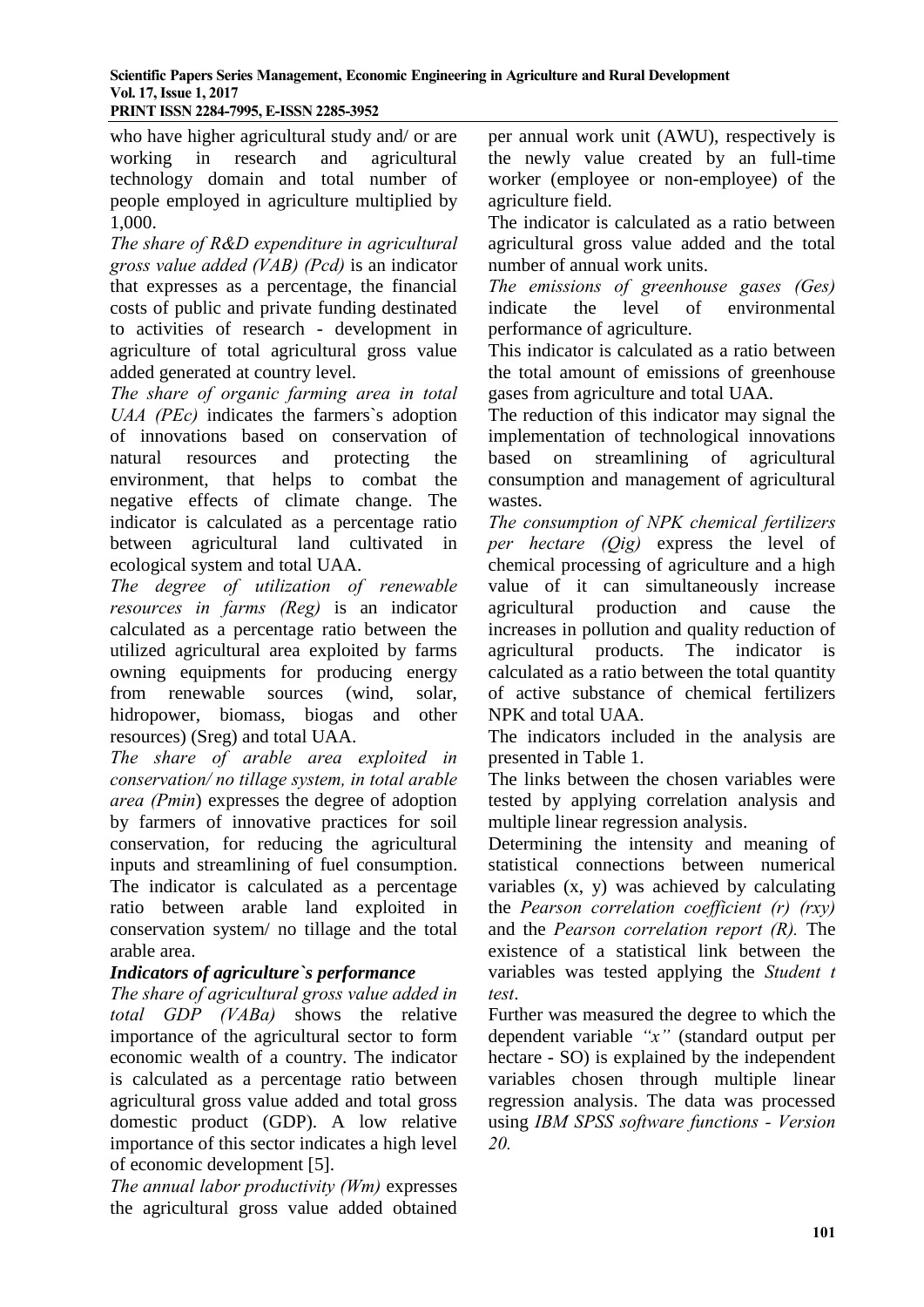### **Scientific Papers Series Management, Economic Engineering in Agriculture and Rural Development Vol. 17, Issue 1, 2017**

|                                                            | Table 1. Evaluation indicators of innovation and performance in agriculture                                          |                |               |
|------------------------------------------------------------|----------------------------------------------------------------------------------------------------------------------|----------------|---------------|
| Category                                                   | <b>Indicator</b>                                                                                                     | <b>MU</b>      | <b>Symbol</b> |
| 1. Indicators of<br>agricultural<br>innovation<br>capacity | 1.1 Technical charging per tractor                                                                                   | ha/tractor     | <b>ITeh</b>   |
|                                                            | 1.2 Share of agricultural area operated by managers with higher<br>agricultural education in total UAA               | $\%$           | Psup          |
|                                                            | 1.3 Human resource engaged in research and agricultural<br>technology field per 1,000 people employed in agriculture | people         | <b>RH</b>     |
|                                                            | 1.4 Share of R&D expenditure in agricultural VAB                                                                     | $\frac{0}{0}$  | Pcd           |
|                                                            | 1.5 Share of organic farming area in total UAA                                                                       | $\%$           | PEc           |
|                                                            | 1.6 Degree of utilization of renewable resources in farms                                                            | $\frac{0}{0}$  | Reg           |
|                                                            | 1.7 Share of arable area exploited in conservation/no tillage<br>system, in total arable area                        | $\frac{0}{0}$  | Pmin          |
|                                                            | 2.1 Standard output per hectare                                                                                      | euro/ha        | SO.           |
| 2. Indicators of<br>agriculture's<br>performance           | 2.2 Share of agricultural gross value added in total GDP                                                             | $\frac{0}{0}$  | VABa          |
|                                                            | 2.3 Annual labor productivity                                                                                        | euro/ AWU      | Wm            |
|                                                            | 2.4 Emissions of greenhouse gases                                                                                    | tonnes / ha    | <b>GES</b>    |
|                                                            | 2.5 Consumption of NPK chemical fertilizers per hectare                                                              | $kg$ a.s. / ha | Qig           |

Source: own contributions

### **RESULTS AND DISCUSSIONS**

The analysis of relations between innovation and performance in the agriculture of the European Union member countries included the following research steps: i) descriptive and in dynamic analysis of indicators; ii) the statistical analysis of the relationships between indicators. We present below the main results obtained in the two phases of the study.

### **The descriptive and in dynamic analysis of indicators**

Following the verification of the normality of analyzed variables, resulted the need of logarithmating of normally undistributed variables, so as to ensure the validity of correlation and regression analyzes.

Characterization of selected distribution variables was performed using descriptive statistics (Table 2).

| <b>Variables</b>                                                                                                    | N  | Min.   | Max.     | <b>Mean</b> | Std.<br>Dev. |
|---------------------------------------------------------------------------------------------------------------------|----|--------|----------|-------------|--------------|
| Technical charging per tractor                                                                                      | 84 | 4.34   | 117.46   | 33.45       | 24.84        |
| Share of agricultural area operated by managers with<br>higher agricultural education in total UAA                  | 82 | .47    | 81.89    | 30.36       | 22.02        |
| Human resource engaged in research and agricultural<br>technology field per 1,000 people employed in<br>agriculture | 78 | 21.67  | 613.54   | 169.31      | 105.94       |
| Share of R&D expenditure in agricultural VAB                                                                        | 84 | .32    | 18.52    | 4.65        | 4.33         |
| Share of organic farming area in total UAA                                                                          | 84 | .10    | 19.50    | 5.79        | 4.48         |
| Degree of utilization of renewable resources in farms                                                               | 84 | .01    | 66.39    | 9.25        | 15.41        |
| Share of arable area exploited in conservation/ no<br>tillage system, in total arable area                          |    | .23    | 62.50    | 35.74       | 16.27        |
| Standard output per hectare                                                                                         | 84 | 163.11 | 5595.03  | 1300.61     | 1006.12      |
| Share of agricultural gross value added in total GDP                                                                | 84 | .21    | 7.18     | 1.60        | 1.22         |
| Annual labor productivity                                                                                           | 84 | 920.99 | 51102.41 | 10723.59    | 11622.99     |
| Emissions of greenhouse gases                                                                                       | 84 | 1.09   | 10.08    | 3.17        | 2.25         |
| Consumption of NPK chemical fertilizers per hectare                                                                 | 83 | 20.64  | 189.27   | 84.71       | 37.54        |

Table 2. Descriptive statistics of variables

Source: own contributions

It can be noted from Table 2 that the highest value of standard output per hectare was 1,584.17 euro/ ha, this being registered by

Italy in 2014, and the lowest value of standard output was registered by Estonia in 2006 of 269.91 euros/ ha. The high values of the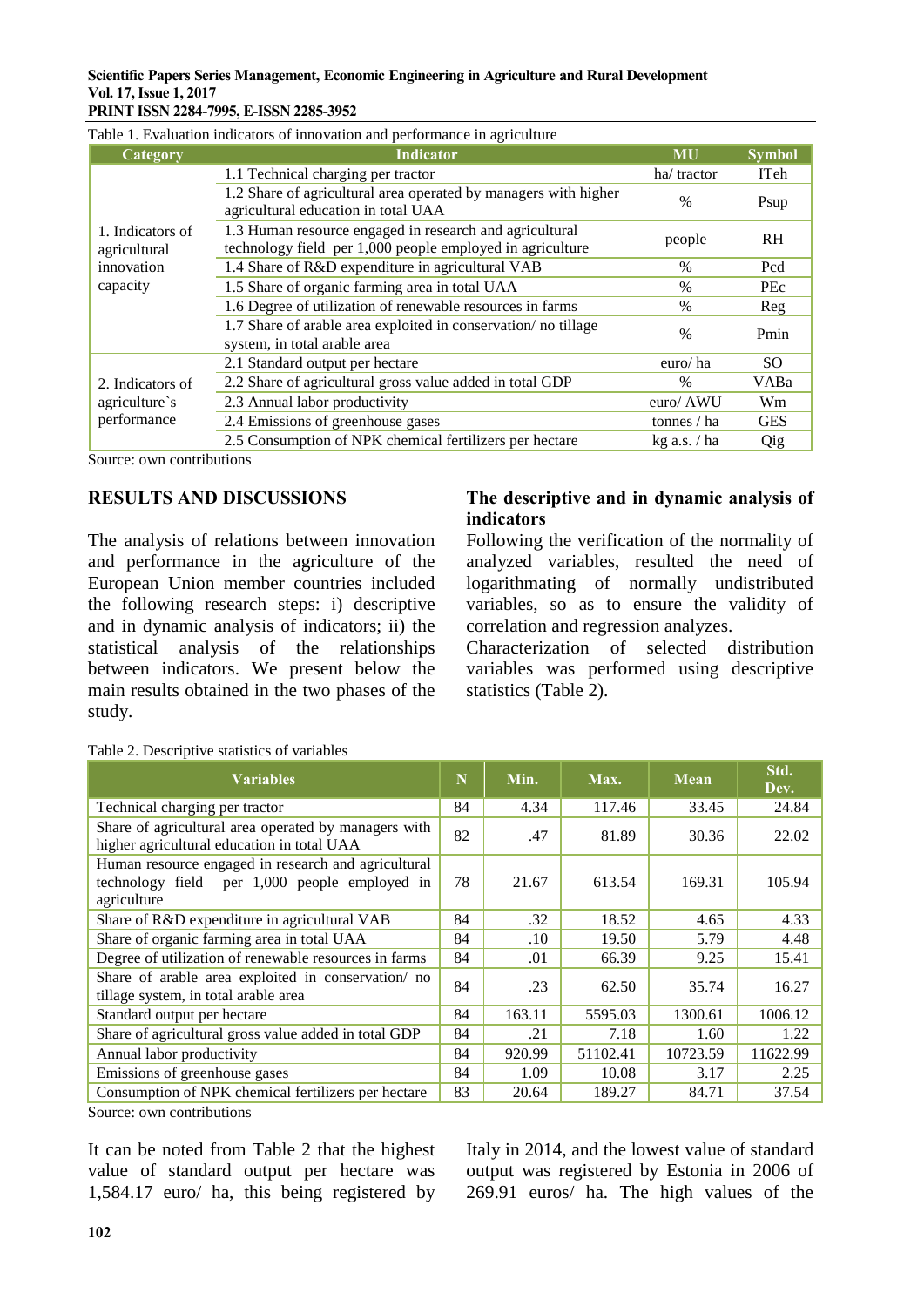standard deviations indicate large differences between the surveyed countries, in terms of performance of agricultural activity and of innovation activities.

The best economic performance was registered by commercial farms in Italy, which achieved a standard output of more than 1,400 euros per hectare each year. There is a growing trend of this indicator from one period to another, in most countries under review, as a result of the implementation of more productive technologies and of an efficient organization of work.

The productivities per hectare from Romania, Estonia, Finland and Latvia have the lowest values, less than 600 euro/ ha.



Fig. 1. The value of standard output per hectare (euro/ ha), EU-28 (processing after Eurostat)

We notice the unexpected presence of Northern countries among laggards on productivity, a phenomenon that can be

explained by the fact that these countries are specialized in animal husbandry (especially pig breeding), and vegetable farming area has a reduced representation. In relative terms, the largest increases in the 2006 - 2014 period were recorded by Poland (104.31%) and Portugal (98.60%).

We present below the main results from the descriptive and in dynamic analysis of the indicators expressing the innovative capacity and performance of this sector in EU countries.

A first indicator that denotes the potential for innovation in agriculture is the *"technical charging per tractor*". A very high level of technological endowment is registered by countries like Slovenia, Malta, Austria and Cyprus with a tractor charging of less than 10 hectares. These values may reflect, on the one hand, a high potential of increasing yields in production technologies or can express the "underutilization" of technical capital, the increased of fixed costs with amortization and maintenance of technical capital, which have negative effects on economic efficiency, on the other hand. The lowest levels of endowment with tractors are registered in 2014, by Bulgaria (73 ha/ tractor), Slovakia (70 ha/ tractor) and Romania (69 ha/ tractor). In the analyzed period the technical charging per tractor decreased in all EU countries, except Greece. To determine the optimal charging on tractor, depth studies are needed at the micro level, to analyze the efficiency of investment in those capital goods that attract technical progress.

Along with technical capital used in agriculture, the human capital is a very important innovation resource for insurance of generation capacity of innovative ideas, for engaging in research - development and successful implementation of innovations. According to Eurostat, the highest percentage of areas exploited by managers with full agricultural studies were recorded in 2014 in the Czech Republic (77.00%), Luxembourg (67.00%), Slovakia (57.68%) and Latvia (55.18%). The largest absolute increases were recorded, in the period 2006 – 2014, by Latvia (11.79%) and Poland (9.92). Access to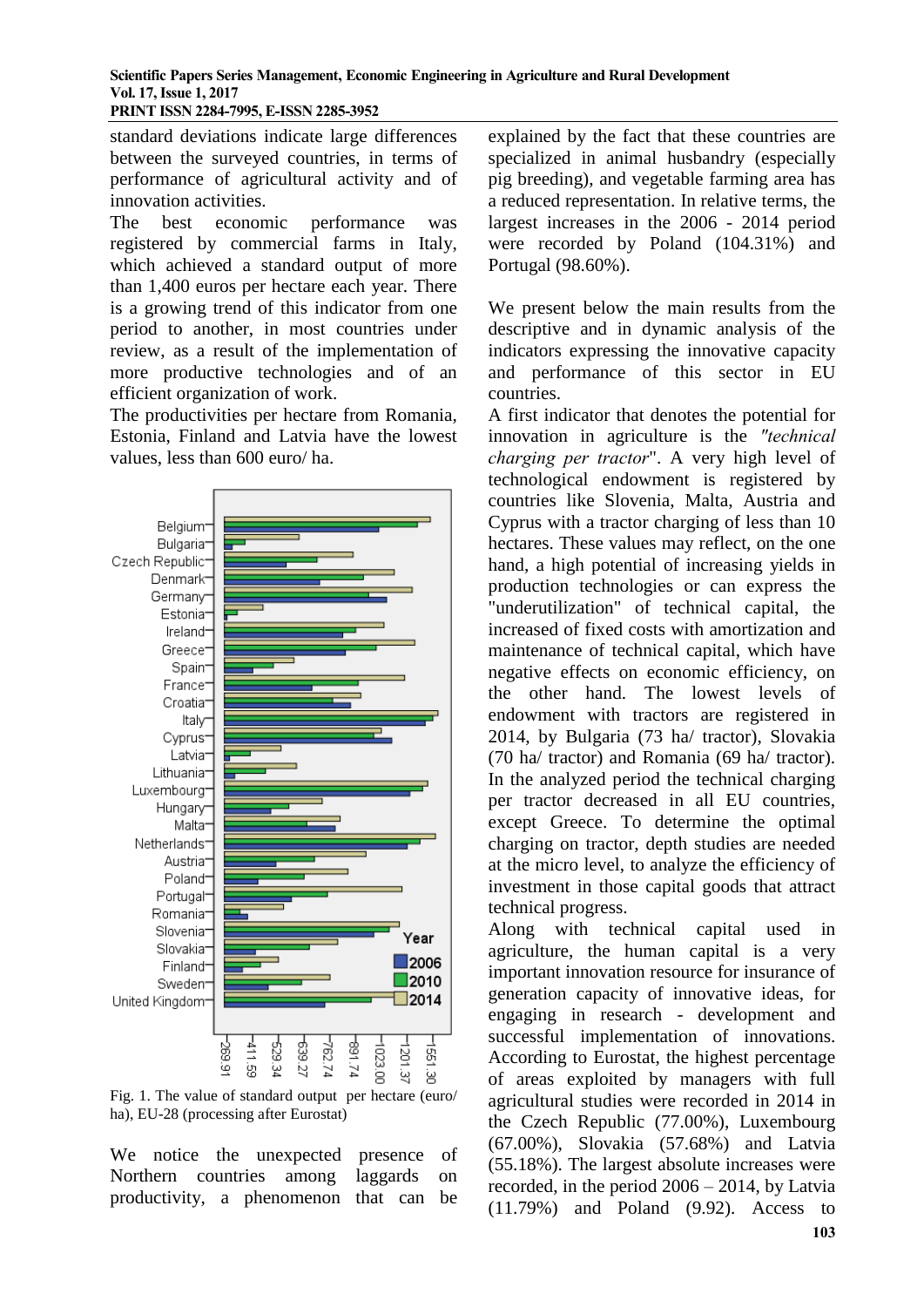information is facilitated by innovation and human capital, which is why the development potential of agronomic sector of a country is directly linked to the education of the farmers. The lowest shares of areas exploited by managers with higher education in agriculture were registered in 2014, by Greece (0.89%), Cyprus (1.56%) and Malta (2.3%). About 17% of the agricultural land in Romania is exploited by entrepreneurs with full education in the field, which ranks Romania over Italy (11.90%), the Netherlands (12.09%) and other richer countries.

Another indicator that expresses the quality and the innovative potential of the human resources in agriculture is *the number of people engaged in research and agricultural technology field*. As analyzed, the highest levels of human capital endowment per 1,000 persons employed in agriculture, were registered in 2014 by United Kingdom (613 people), Germany (332 people) and Finland (309 people). The lowest values were recorded in 2014, by Greece (41.59 person/ 1,000 persons employed in agriculture), Romania (59,45 persons/ 1,000 persons employed in agriculture) and Portugal (68,69 persons/ 1,000 persons employed in agriculture). The overall trend, noticeable for the analyzed countries, is the growth of this indicator from one period to another, which can positively influence the growth of economic performance of the agricultural sector.

The macroeconomic indicator most used for general characterization of the innovation potential in an area is the share of research development costs in the country's GDP.

Considering the analyzed field, we calculated based on Eurostat and OECD statistics, "*the share of R&D expenditures, in agricultural gross value added".* In such countries as Denmark, Belgium, the Netherlands and Finland, the R&D expenditure represents more than 10% of the gross value added of the agricultural sector.

The lowest rates of investment in research were recorded in 2014, by Romania (0.56%), Bulgaria (0.96%) and Slovakia (1.12%), with negative effects on farm development and competitiveness on the international market. In Romania, it has recorded an absolute increase of this indicator by 0.24%, from 0.32% in 2006 to 0.56% in 2014. The increase of this percentage may be the effect of research - development project implementation, financial supported by the European Operational Programs carried out during 2007-2013. During that period of time, were funded 39 research – development innovation projects in agriculture, by the Sectoral Operational Programme "Increase of Economic Competitiveness 2007-2013", with a total value of 85 million euros.

The efficiency of investment in research is influenced by the involvement of both public research organizations and private economic actors. Increasing the private sector involvement in research is driven by EU policies through the allocation of grants for research projects carried out by various partnerships between these categories of economic actors. For example, Romania dispose during  $2014 - 2020$  of one billion euros to fund research - development projects through the National Rural Development Programme - Measure 16 - Cooperation (EUR 31 million) (dedicated only to agriculture and agri-food industry) [25], Regional Operational Programme 2014-2020 - Priority Axis 1 - Technology Transfer (EUR 175 million) [27] and the Competitiveness Operational Programme 2014-2020, Priority Axis 1 - Research, technological development and innovation (RDI) (EUR 798 million) [26]. Analysis of relations between innovation and

performance also included the conversion degree to organic farming. *The share of organic farming area in total UAA* indicates the farmer`s adoption of innovations based on conservation of natural resources and on protecting the environment, helping to fight against the negative effects of climate change. These also contribute to enhancing product quality and, thus, the selling price, with positive effects on business performance [31]. During the analyzed period, the countries that stood out by a share of over 10% of organic land are Austria, Czech Republic, Sweden and Estonia. The lowest percentages in organic crop (under 3%) were registered in Bulgaria, Malta and Romania.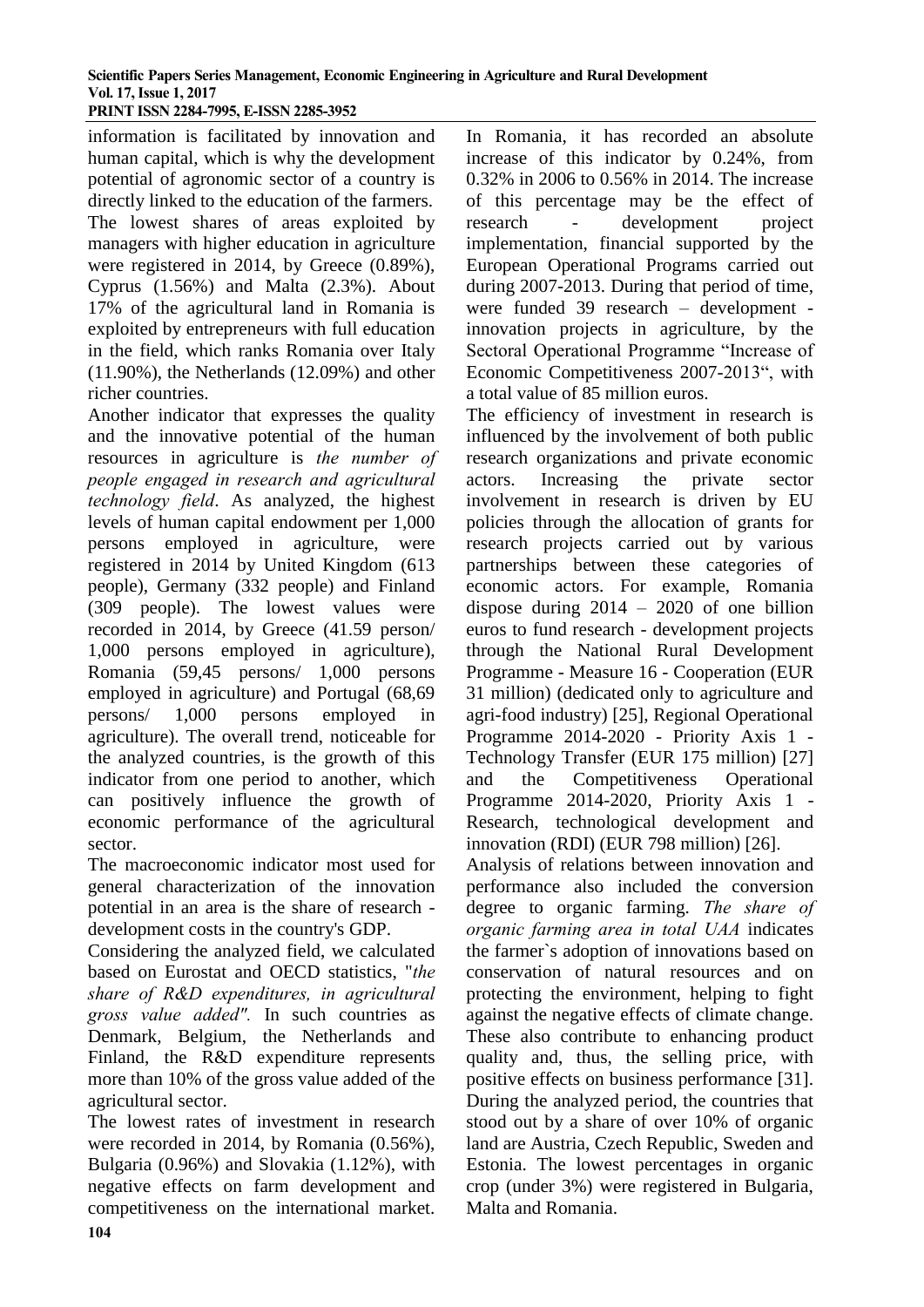One of the major constraints for farmers to grow organically is the lack of stable and less elastic price markets. The food consumption is characterized by high elasticity to price, especially in underdeveloped countries with a low purchasing power.

*The degree of utilization of renewable resources in farms* is an indicator which shows a certain degree of independence of farmers to conventional energy resources, with positive effects on lowering the production costs and increasing the environmental efficiency of agricultural technologies. The highest degrees of equipping for power generation from renewable sources were recorded in Finland (66.39%), Denmark (62.38%) and Luxembourg (59.92%). The lowest shares of renewable resources use, of less than 1%, were attained on farms in Romania, Bulgaria, Cyprus, Greece and Ireland. We appreciate that these countries have low environmental performance and does not contribute enough on combating climate change.

The main factors that constrain the use of renewable resources in these countries are represented by the lack of financing for such investments, the still low interest of farmers for protecting the environment and the difficulties in assessing the impact of new installations on economic and environmental performance.

*The share of arable area exploited in conservation/ no tillage system, in total arable area* express the adoption degree of innovative practices to conserve resources, among farmers. These practices fall under the category of process innovations, intensively studied by researchers [1][13]. The highest rates of exploited areas in the minimum work system or without tillage were registered in countries such as Finland, Sweden, Ireland and Bulgaria (50-60%). The lowest weights of soil conservation technologies adoption were recorded in Malta (8.80%), Denmark (15.60%) and Hungary (20.12%). In Romania, over 25% of arable land is cultivated in conservation or no tillage system. The overall trend shows the growth of this indicator from one period to another.

*The share of agricultural gross value added in* 

*total GDP* shows the nation's dependence on agriculture. The most significant absolute reductions of the relative importance of agriculture in the economy were registered in Romania (3.02%, from 7.73% in 2006 to 4.71% in 2014) and Bulgaria (1.55% from 6.12% in 2006 to 4.57% 2014). Nevertheless, the two countries continue to register the highest percentages for agriculture`s participation in GDP (over 3%), reflecting a strong dependence on agriculture and a lower level of economic development.

In countries like United Kingdom, Germany, Luxembourg and Belgium, the agriculture participates with less than 1% of gross domestic product. The formation of gross value added in European Union agriculture is dominated by four countries that together form 53.60% of total gross value added, as follows: France (16.7%), Italy (15.9%), Spain (12.0%) and Germany (9.0%). These countries have a rich tradition in agriculture and are characterized by large agricultural areas, an advanced level of technologies and a strong subsidizing of farmers. The four countries together form 45.7% of the utilized agricultural area in the European Union (174.6 million hectares). Romania participates with only 3.6% to the gross value added in agriculture of EU-28 and holds 7.5% of the total utilized agricultural area.

*The annual labor productivity* is an indicator of labor efficiency in the production process. At EU level, the average annual labor productivity was in 2014 of 12,481.60 euro/ AWU, up 34% compared to 2006 (9,341.76 euro/ AWU). Very high levels of labor productivity were registered in 2014 by Nordic and Western Europe countries, respectively the Netherlands (51,102 euro/ AWU), Denmark (37,841 euro/ AWU), France (31,635 euro/ AWU) and the United Kingdom (27,700 euro/ AWU). Labour productivity growth is directly related to technologies and the general level of economic development of the country. The lower labor productivities were registered in Eastern countries, namely in Romania (1,079 euro/ AWU), Latvia (1,306 euro/ AWU), Poland (2,372 euro/ AWU) and Hungary (3,019 euro / AWU).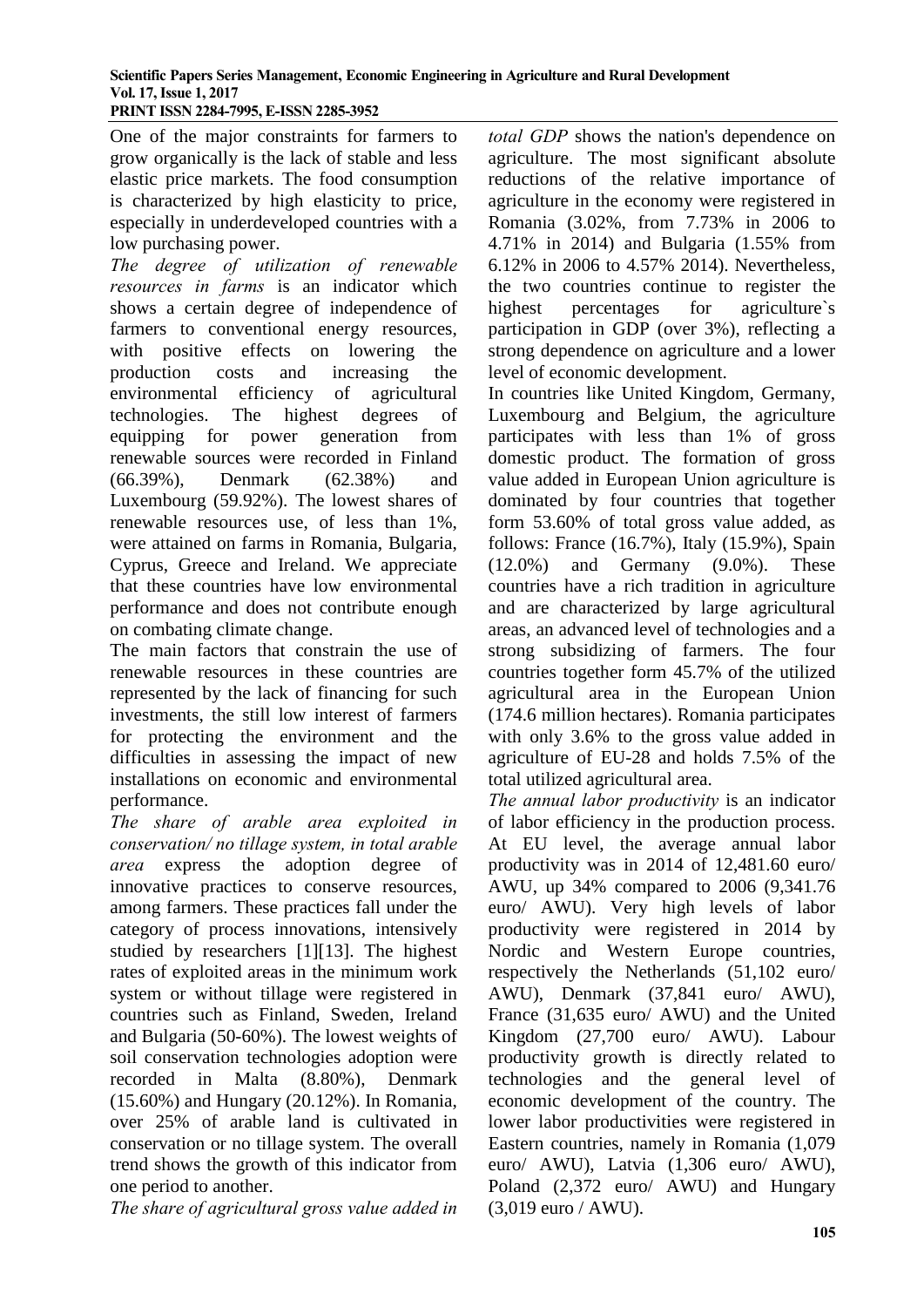*The emissions of greenhouse gases* indicate the environmental performance of agriculture and a low amount of emissions reflects a reduced impact of farming on the environment. Can noticed that the lowest emissions of greenhouse gases from agriculture were registered, during 2014, in Bulgaria (1.09 tonnes/ ha), Romania (1.29 tonnes/ ha), Lithuania (1.36 tonnes/ ha) and Estonia (1.38 tonnes/ ha). These results indicate a reduced intensification of agriculture, which has positive effects on environmental protection, but with possible negative effects on economic performance. Significant gas emissions from agriculture were recorded in Netherlands, Belgium, Malta and Cyprus, for more than 8 tonnes/ ha.

The previous indicator is in direct correlation with *the consumption of chemical fertilizers per hectare,* the latter being a main source of nuisance in agriculture, along with livestock manure. The amount of NPK chemical fertilizers per hectare express the level of chemical intensification of agriculture, and a high value thereof can simultaneously increase agricultural production, grow environmental pollution and decrease the quality of agricultural products. The biggest consumers of fertilizers, with more than 130 kg of NPK active substance per hectare, are the farmers from Belgium, the Netherlands and Malta. These three countries have the highest emissions of greenhouse gases from agricultural activities, within the EU. Small amounts of chemical inputs are used in holdings from Romania, Portugal, Luxembourg and Latvia (under 50 kg of NPK active substance per hectare).

## **Statistical analysis of the relations between indicators**

Based on the information described in the previous section, we further conducted an analysis of statistical correlation and regression relation of indicators. Variables that did not show a normal distribution were transformed by logarithm. The results of correlation analysis of the dependent variable *"standard output per hectare"* with the independent variables were presented in Table 3.

| Table 3. Testing the correlation between variables                                             |                  |             |
|------------------------------------------------------------------------------------------------|------------------|-------------|
| <b>Indicatori</b>                                                                              | <b>SO</b>        |             |
| charging<br>LN Technical<br>per                                                                | Pearson C. $(r)$ | $-449**$    |
| tractor                                                                                        | Sig.             | .000        |
| Share of agricultural area                                                                     | Pearson C. (r)   | $-.175$     |
| operated by managers with<br>higher agricultural education in<br>total UAA                     | Sig.             | .115        |
| LN_Human resource engaged in<br>research and agricultural<br>technology field per 1,000 people | Pearson C. (r)   | $-.001$     |
| employed in agriculture                                                                        | Sig.             | .996        |
| Share of R&D expenditure<br>in                                                                 | Pearson C. (r)   | $.329***$   |
| agricultural VAB                                                                               | Sig.             | .002        |
| Share of organic farming area in                                                               | Pearson C. (r)   | $-.096$     |
| total UAA                                                                                      | Sig.             | .385        |
| Share of arable area exploited in<br>conservation/ no tillage system,                          | Pearson C. (r)   | $-.003$     |
| in total arable area                                                                           | Sig.             | .976        |
| LN_Share of agricultural gross                                                                 | Pearson C. (r)   | $-0.322$ ** |
| value added (VABa) in total<br><b>GDP</b>                                                      | Sig.             | .003        |
| LN_Annual labor productivity                                                                   | Pearson C. (r)   | $.584**$    |
|                                                                                                | Sig.             | .000        |
| LN_Degree of utilization<br>of                                                                 | Pearson C. (r)   | $.346**$    |
| renewable resources in farms                                                                   | Sig.             | .001        |
| LN_Emissions of greenhouse                                                                     | Pearson C. (r)   | $.639***$   |
| gases                                                                                          | Sig.             | .000        |
| Consumption of NPK chemical                                                                    | Pearson $C_r(r)$ | $.361**$    |
| fertilizers per hectare                                                                        | Sig.             | .001        |

\*\*. Correlation is significant at the 0.01 level.

The *Pearson* correlation coefficients (r), whose values, in module, are greater than 0.300 (with sig  $\langle 0.01 \rangle$ , are indicating the existence of moderate links between indicators. Thus, we see that there is a direct correlation between standard output per hectare (SO) and the following independent variables: the emission of greenhouse gases  $(r=+0.639)$ ; the annual labor productivity  $(r=+0.584)$ ; the amount of NPK chemical fertilizers per hectare  $(r=+0.361)$ ; the utilization of renewable resources in farms (r  $= +0.346$ ) and R&D expenditure share in VABa (r=+0.329). This shows that the economic performance of agriculture is still dependent on the level of intensification of agriculture with chemical inputs, but also on the level of research – development investments in agriculture field. A high share of renewable indicates the presence of process innovations, which act on reducing operating costs and increasing environmental and economic performance of the company. Also, a good supply of agriculture with high trained specialists, namely those who have full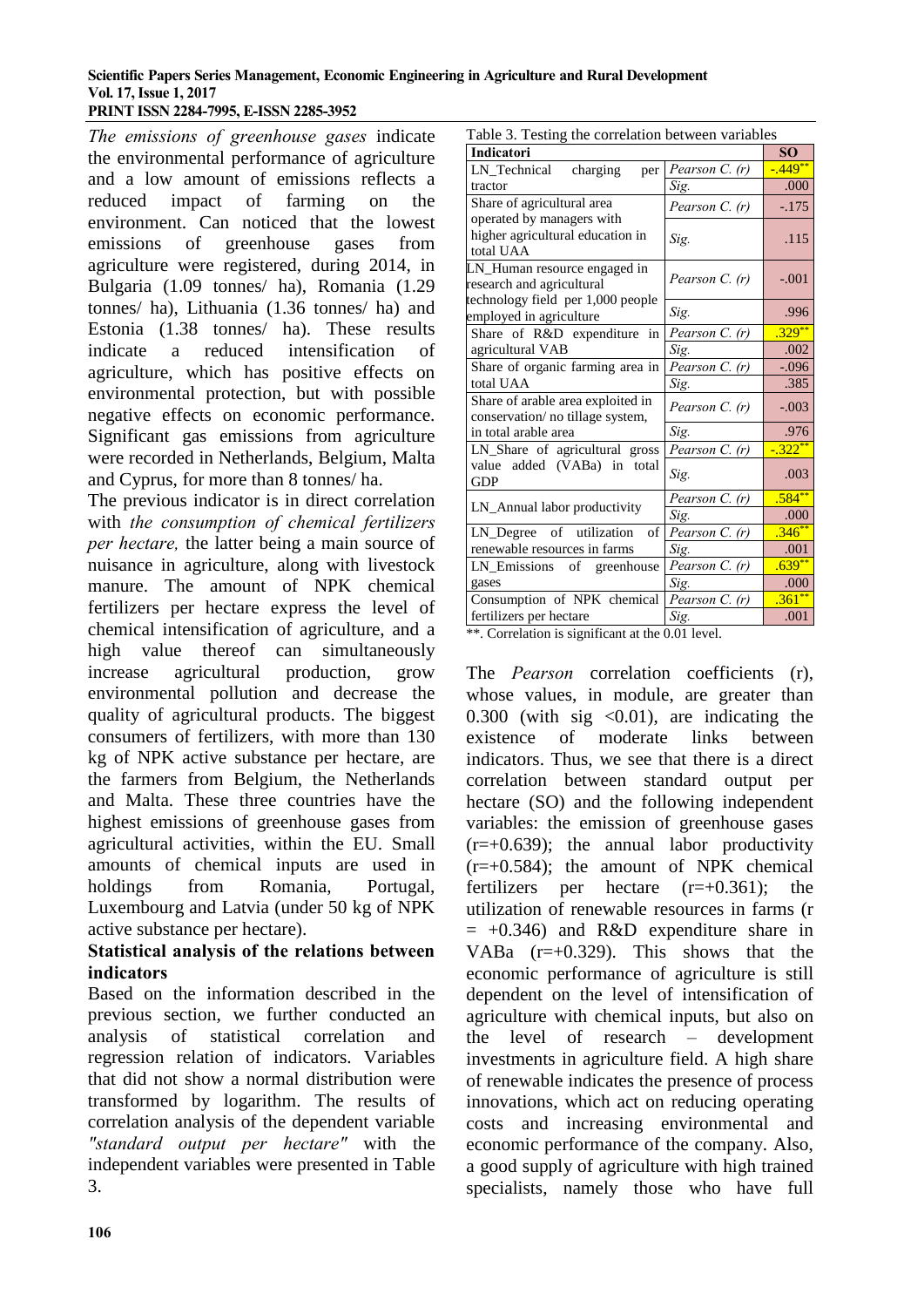education in agricultural sciences or are working in research and agricultural technology, directly correlates labor productivity  $(r=+0.502)$  which aims at increasing performance. According to conducted analysis, there is a moderate inverse correlation between the standard output per hectare and the indicators: technical charging per tractor  $(r = -0.449)$  and share of agricultural gross value added in total GDP (r=-0.322). Mechanization and automation of farm processes are important elements in growing the agriculture performance because these reduce the time and costs required to perform agricultural works. Regarding the environmental performance, a low level of technical equipment correlates inversely with increasing the amount of greenhouse gases (r=-0.459), positively influencing the environment. We notice that a high performance in agriculture is obtained in countries with a low level of dependence on agriculture, which has a small contribution to national wealth formation (below 3%). Regarding the training level of managers in the agricultural field, there is a direct correlation with the share of organic farming area  $(r=+0.300)$  and technical charging per tractor  $(r=+0.402)$ . In other words, an educated manager who followed an academic training in agriculture is more attracted by the quality of organic production and environmental protection, than getting large amounts of conventional products.

The share of R&D expenditure in total agricultural gross value added is in a strong direct correlation with labor productivity in agriculture  $(r=+0.721)$  and the use of renewable resources  $(r=+0.621)$ . It thus shows that innovation involves increasing the leverage of labor resources and energy. Economically highly developed countries, among which agriculture has a relative importance of less than 2-3%, have a greater interest in technological innovations to reduce the environmental impact.

Given the dependent variable "standard output per hectare", it was analyzed the effect of the determinants on it, applying the *multiple linear regression analysis*.

| <b>Model</b> |                                                                                                                       | <b>Unstandardized</b><br>Coefficients |               | <b>Standardized</b><br><b>Coefficients</b> |          |      | Collinearity<br><b>Statistics</b> |            |
|--------------|-----------------------------------------------------------------------------------------------------------------------|---------------------------------------|---------------|--------------------------------------------|----------|------|-----------------------------------|------------|
|              |                                                                                                                       | B                                     | Std.<br>Error | <b>Beta</b>                                | t        | Sig. | <b>Tolerance</b>                  | <b>VIF</b> |
|              | (Constant)                                                                                                            | 228.685                               | 69.842        | .612                                       | 2.829    | .001 |                                   |            |
| $\mathbf{1}$ | Share of R&D expenditure in<br>agricultural VAB                                                                       | 21.489                                | 1.462         | .254                                       | 5.485    | .001 | .342                              | 2.921      |
|              | Share of arable area exploited<br>in conservation/ no<br>tillage<br>system, in total arable area                      | $-2.741$                              | 1.575         | $-.124$                                    | $-1.740$ | .018 | .920                              | 1.087      |
|              | LN_Technical charging<br>per<br>tractor                                                                               | $-145.802$                            | 36.962        | $-.321$                                    | $-3.945$ | .000 | .713                              | 1.402      |
|              | LN_Annual labor productivity                                                                                          | 170.228                               | 36.688        | .540                                       | 4.640    | .000 | .379                              | 2.638      |
|              | LN_Emissions of greenhouse<br>gases                                                                                   | 291.208                               | 72.939        | .468                                       | 3.992    | .000 | .348                              | 2.876      |
|              | Dependent Variable: Standard output per hectare (euro/ha)                                                             |                                       |               |                                            |          |      |                                   |            |
|              | $SO = 228.685 \pm 21.480$ Dod $2.741$ Dmin $-145.802$ J N ITh $\pm 170.228$ J N Wm $\pm 201.208$ J N C F S $\pm 0.02$ |                                       |               |                                            |          |      |                                   |            |

|  | Table 4. Regression equation of the dependent variable "standard output per hectare" |  |  |
|--|--------------------------------------------------------------------------------------|--|--|
|  |                                                                                      |  |  |

**SO = 228,685 + 21,489Pcd - 2,741Pmin - 145,802LN ITh + 170,228LN Wm + 291,208 LN GES +** 

Note: The interpretation of regression coefficients with independent variables transformed by logarithm is performed after their transformation:  $\beta_1 x \ln(101/100)$ 

Multiple regression analysis was based on *Backward* method, which involved the introduction of the 11 variables in the model, and gradually eliminating the independent variables which presented multicolinearity

(were correlated with other variables in the model). According to the final model, it resulted the regression equation for the dependent variable as shown in Table 4. The resulting regression equation after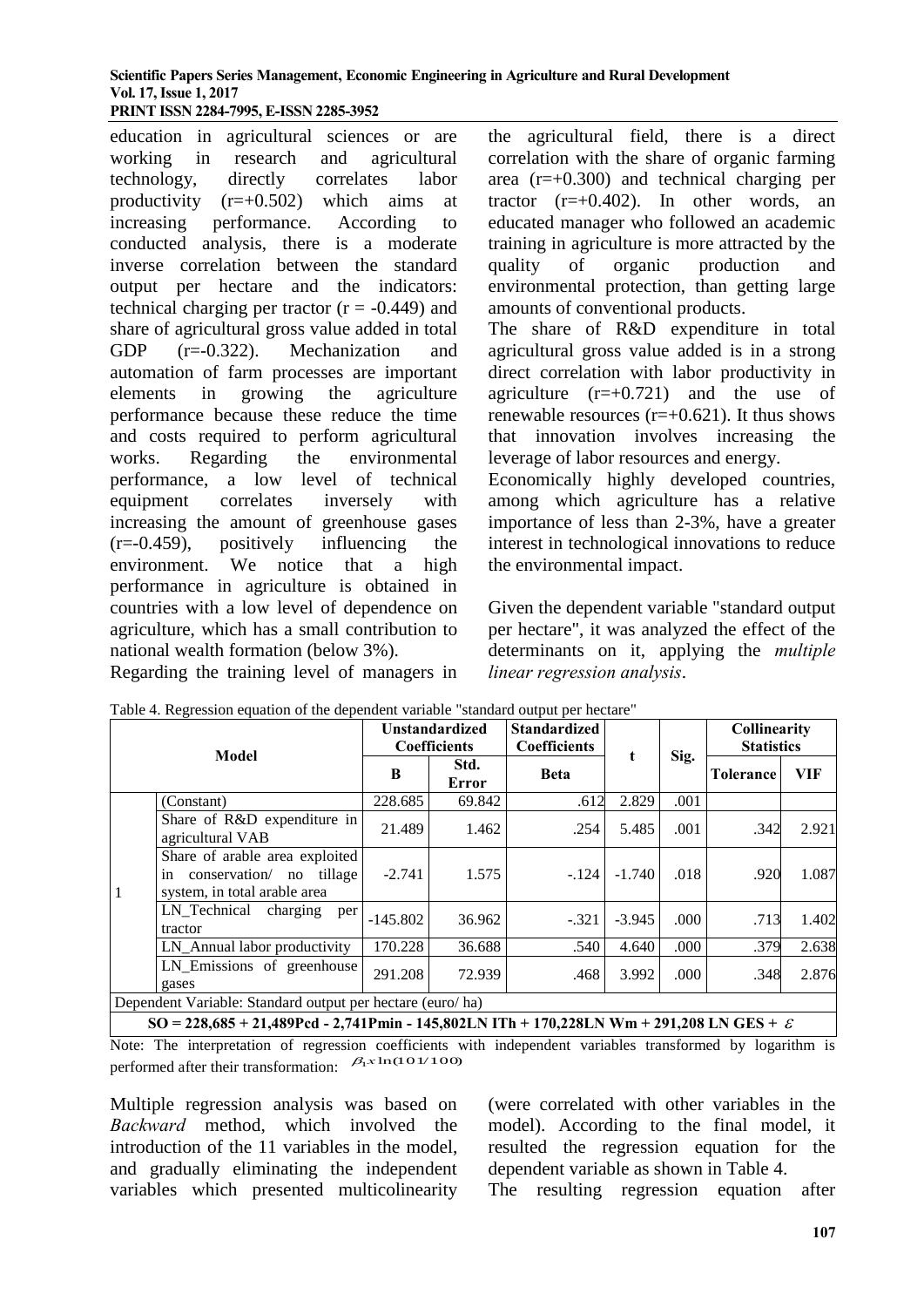**PRINT ISSN 2284-7995, E-ISSN 2285-3952** 

logarithmic transformation of variables is as follows:

**SO = 228,685 + 21,489Pcd - 2,741Pmin – 1,451 ITh + 1,694Wm + 2,898GES+** 

Analyzing the equation we see a positive influence of research - development spending ratio, labor productivity and emission of greenhouse gases on increasing agriculture performance, as measured by standard output per hectare. An increase in the R&D expenditure ratio by one unit will get an increase of 21.489% of the standard output per hectare. This relationship shows a very high dependence of agriculture`s economic performance so far as it invests in research, both at the public, and especially at the private economic level. Considering that labor productivity is directly related to attracting technical progress, we can reassess a positive influence of innovation on increasing agriculture`s performance. We also note that intensive technologies, consuming large quantities of inputs and producing high amounts of greenhouse gases positively influence a high level of economic performance. This relationship is evidenced by the negative value of the regression parameter for the share of arable area exploited in conservation/ no tillage system  $(\beta=2.741)$ . Thus, following the model, an increase of one unit of the share of arable area exploited in conservation/ no tillage system will decrease to 2.741% the standard output per hectare. Limiting the number of agricultural work has benefits on soil structure and composition, by stimulating the biological activity in the soil, reducing soil erosion and increasing water storage. The influence of technical charging per tractor on economic performance is reversed, and one unit increase of the technical charging (a hectare) causes a decrease of standard output of 1.451%. It follows that the technical endowment of farms with more efficient tractors and incorporating an innovative technology is needed to ensure the growth of economic performance indicators. Based on these results we can say that improving economic performance is inversely related to increasing the

environmental performance of agricultural entities, whereas the adoption of measures to minimize the consumption of inputs does not ensure the suitable economic performance.

#### **CONCLUSIONS**

By analyzing the macroeconomic key indicators characterizing the European Union agriculture revealed that in most countries, agriculture has seen performance gains, especially in those countries that have high rates of investment in research - development and in farmers education (such as Belgium Luxembourg, Sweden, the Netherlands). The dependence of nations on agriculture has decreased in most countries, a fact that supports economic growth and development.

Although Romania has significant natural resources for agriculture (7.5% of EU-28 agricultural area), the level of economic performance is low, with labor productivity far below the EU average and with low investment in research - development activities. Analyzing the statistical relationships between the indicators, it turns out that innovation has a positive influence on the agriculture performance, through increased spending for research - development innovation and increased supply of specialized labor resources.

We appreciate that the analysis results support the validity of research hypothesis *H1: There is a strong and direct correlation between a country's agriculture performance and its innovative capacity in the field* and *H2: Increasing research - development spending favors the growth of agriculture`s performance.*

We consider the researchers and specialists in agriculture should focus on developing innovations that provide increased technical yields, raise the product quality and, consequently, their added value, under conditions of a reduced impact on the environment.

The research results helps us to better understand the impact of agricultural innovation capacity on the performance of this economic sector. This study may be a reference in decision making of innovation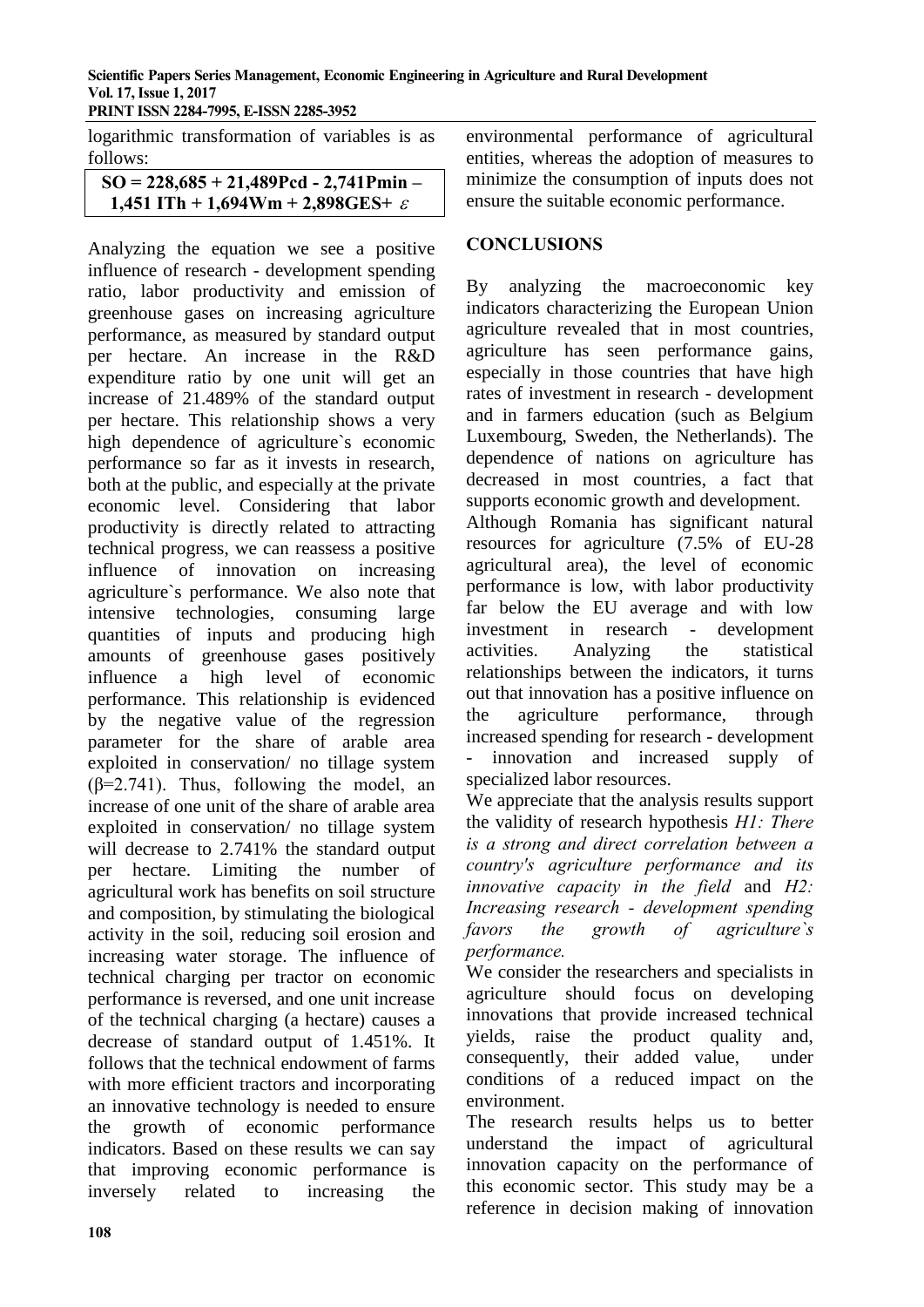investment at farm level, on the one hand, and the decisions on the macroeconomic level, resulting in policies of growth and development of the agricultural sector at international level, on the other side.

### **REFERENCES**

[1] Alary, V., Corbeels, M., Affholder, F., Alvarez, S., Soria, A. Valadares Xavier, J.H., Da Silva, F.A.M., Scopel, E., 2016, Economic assessment of conservation agriculture options in mixed crop-livestock systems in Brazil using farm modeling, Agricultural Systems, Vol. 144: 33–45.

[2] Alston, J.M., Pardey, P.G., 2014, Agriculture in the Global Economy, Journal of Economic Perspectives, Vol. 28 (1): 121–146.

[3] Beintema, N., Stads, G.J., Fuglie, K., Heisey, P., 2012, ASTI Global Assessment of Agricultural R&D Spending, International Food Policy Research Institute, Washington DC, USA.

[4] Bloss, R., 2014, Robot innovation brings to agriculture efficiency, safety, labor savings and accuracy by plowing, milking, harvesting, crop tending/ picking and monitoring, Industrial Robot, Vol. 41(6): 493-499.

[5] Busch, L., 2012, Standards governing agricultural innovation. Where do we come from? Where should we be going? In É. Coudel, H. Devautour, C.-T Soulard, G. Faure, B. Hubert, Eds. Renewing innovation systems in agriculture and food. How to go towards more sustainability?, Paris, 37–56.

[6] Darnhofer, I., Bellon, S., Dedieu, B., Milestad, R., 2010, Adaptiveness to enhance the sustainability of farming systems. A review, Agronomy for Sustainable Development, Vol. 30: 545–555.

[7] Dogliotti, S., Rodríguez, D., López-Ridaura, S., Tittonell, P., Rossing, W.A.H., 2014, Designing sustainable agricultural production systems for a changing world: methods and applications, Agricultural Systems, Vol. 126: 1–2.

[8] Eurostat.<http://ec.europa.eu/eurostat>

[9] Fabricius, K. E., 2005, Effects of terrestrial runoff on the ecology of corals and coral reefs: review and synthesis, Marine Pollution Bulletin, Vol. 50: 125–146. [10] Folke, C., Carpenter, S. R., Walker, B., Scheffer, M., Chapin, T., Rockström, J., 2010, Resilience thinking: Integrating resilience, adaptability and transformability, Ecology and Society, Vol. 15 (20).

[11] Heijungs, R., Huppes, G., Guinée, J. B., 2010, Life cycle assessment and sustainability analysis of products, materials and technologies. Toward a scientific framework for sustainability life cycle analysis, Polymer Degradation and Stability. Vol. 95: pp. 422–428.

[12] Hyršlová, J., 2012, Usage of management systems in the Czech Republic. In: Löster T., Pavelka T. (eds): The 6th International Days of Statistics and Economics, Conference Proceedings Melandrium, 460–469.

[13] Islam, R., Reeder, R., 2014, No-till and conservation agriculture in the United States: An example from the David Brandt farm, Carroll, Ohio, International Soil and Water Conservation Research, Vol. 2 (1): 97-107.

[14] Kingwell, R., Fuchsbichler, A., 2011, The wholefarm benefits of controlled traffic farming: An Australian appraisal, Agricultural Systems, Vol. 104: 513–521.

[15] Klerkx, L., Van Mierlo, B., Leeuwis, C., 2012, Evolution of systems approaches to agricultural innovation: concepts, analysis and interventions. Chaptre of Farming Systems Research into the 21st Century: The New Dynamic, Ed. Springer Netherlands, 457-483.

[16] Knierim, A., Boenning, K., Caggiano, M., Cristóvão, A., Dirimanova, V., Koehnen, T., Labarthe, P., K. Prager, 2014, Advisory services within national AKIS – concepts and empirical evidence from selected EU member states, 11th European IFSA Symposium - Farming Systems Facing Global Challenges: Capacities and Strategies, International Farming, 153 – 165.

[17] Krozer, Y., 2008, Life cycle costing for innovations in product chains. Journal of Cleaner Production. Vol. 16 (3): 310–321.

[18] Lapan, H., Moschini, G.C., 2012, Second-best biofuel policies and the welfare effects of quantity mandates and subsidies, Journal of Environmental Economics and Management, Vol. 63: 224-241.

[19] Lubell, M., Hillis, V., Hoffman, M., 2011, Innovation, Cooperation, and the Perceived Benefits and Costs of Sustainable Agriculture Practices, Ecology and Society, Vol. 16 (4).

[20] Mekonnen, D., Spielman, D., Fonsah, E.G., Dorfman, J.H., 2015, Innovation systems and technical efficiency in developing-country agriculture, Agricultural Economics, Vol. 46 (5): 689-702.

[21] Padgette, S.R., 2013, Innovation in agriculture: Biotechnology, genetics, genomics, and beyond, Abstracts of Papers of the American Chemical Society, 245.

[22] Pannell, D.J., Llewellyn, R.S., Corbeels, M., 2014, The farm-level economics of conservation agriculture for resource-poor farmers. Agriculture, Ecosystems & Environment, Vol. 187: 52–64. Evaluating conservation agriculture for small-scale farmers in Sub-Saharan Africa and South Asia.

[23] Pardey, P.G., Alston, J.M., Chan-Kang, C., 2013, Public agricultural R&D over the past half century: an emerging new world order, Agricultural Economics, Vol. 44 (1): 103–113.

[24] Perez, P., Bengoa, M., Fernandez, A.C., 2011, Technological capital and technical progress in the G5 countries, Journal of Applied Economics, Vol. XIV (2): 343-361.

[25] Programul Național de Dezvoltare Rurală pentru perioada 2014 – 2020, [http://www.pndr.ro/pndr-2014-](http://www.pndr.ro/pndr-2014-2020.html) [2020.html](http://www.pndr.ro/pndr-2014-2020.html)

[26] Programul Operațional Competitivitate 2014 – 2020[, http://www.poc.research.gov.ro/](http://www.poc.research.gov.ro/)

[27] Programul Operațional Regional 2014 – 2020,